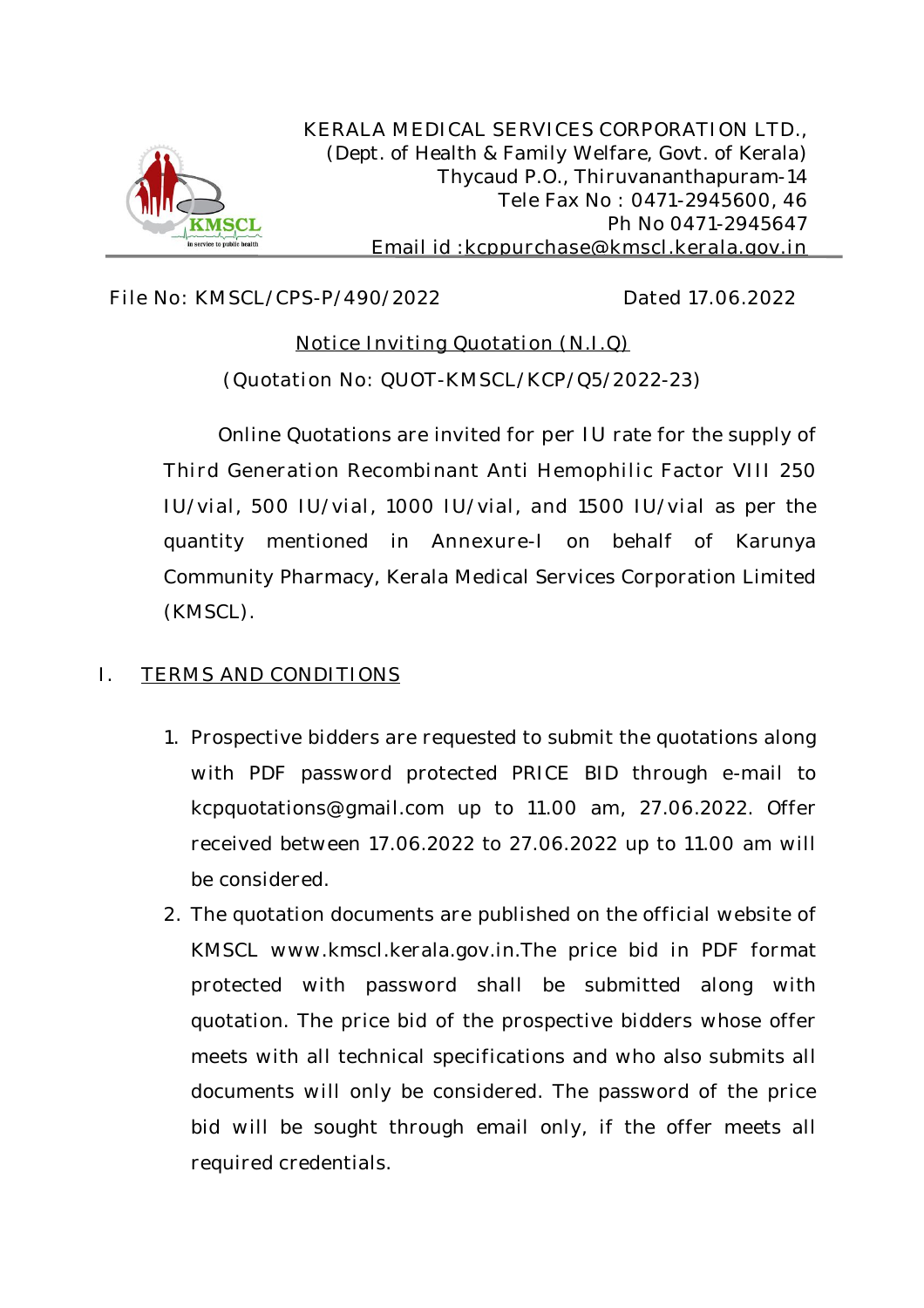- **3.** Quotation documents submitted in any other format shall not be considered. In-complete or partially filled quotation documents shall also be not considered. The quotations received without price bid shall be rejected. If password of the price bid is not provided, then the offer will be rejected.
- **4.** The quotationer should be the **direct manufacturer/direct importer / licencee** for the item(s) quoted.
- **5.** The Manufacturer should hold **product permit** duly approved by the Licensing Authority for the products quoted.
- **6.** The bidder should have at least **3 (three) years Market Standing** as a manufacturer / importer for each drug quoted in the tender.
- **7. In case of imported drugs, bill of lading/sales invoices**/ issued by the licensing authority to prove that the product is being imported/marketed by the bidder in last 3 years.
- **8.** The Manufacturer should provide their **WHO-GMP** certificate / equivalent and the products to be supplied against this should be manufactured from that WHO GMP certified facility.
- **9.** The bidder should hold valid Certificate of **Pharmaceutical Product (COPP)** issued by the Licensing Authority for the items quoted.
- **10.** All the manufacturing facilities should have **GLP**, so that all batches of drug supplied with in-house QA report and the products supplied should have minimum shelf life of **70%** at the time of supply.
- **11.** It is mandatory that all the stipulated documents shall be attached along with the quotation, failing which the offer will not be considered,
- **12.** It shall be the responsibility of the bidder to replace the damaged items on supply to the Karunya Depots .If the supplier fails to replace the damaged items, value equivalent to the damaged shall be optimized from the payment.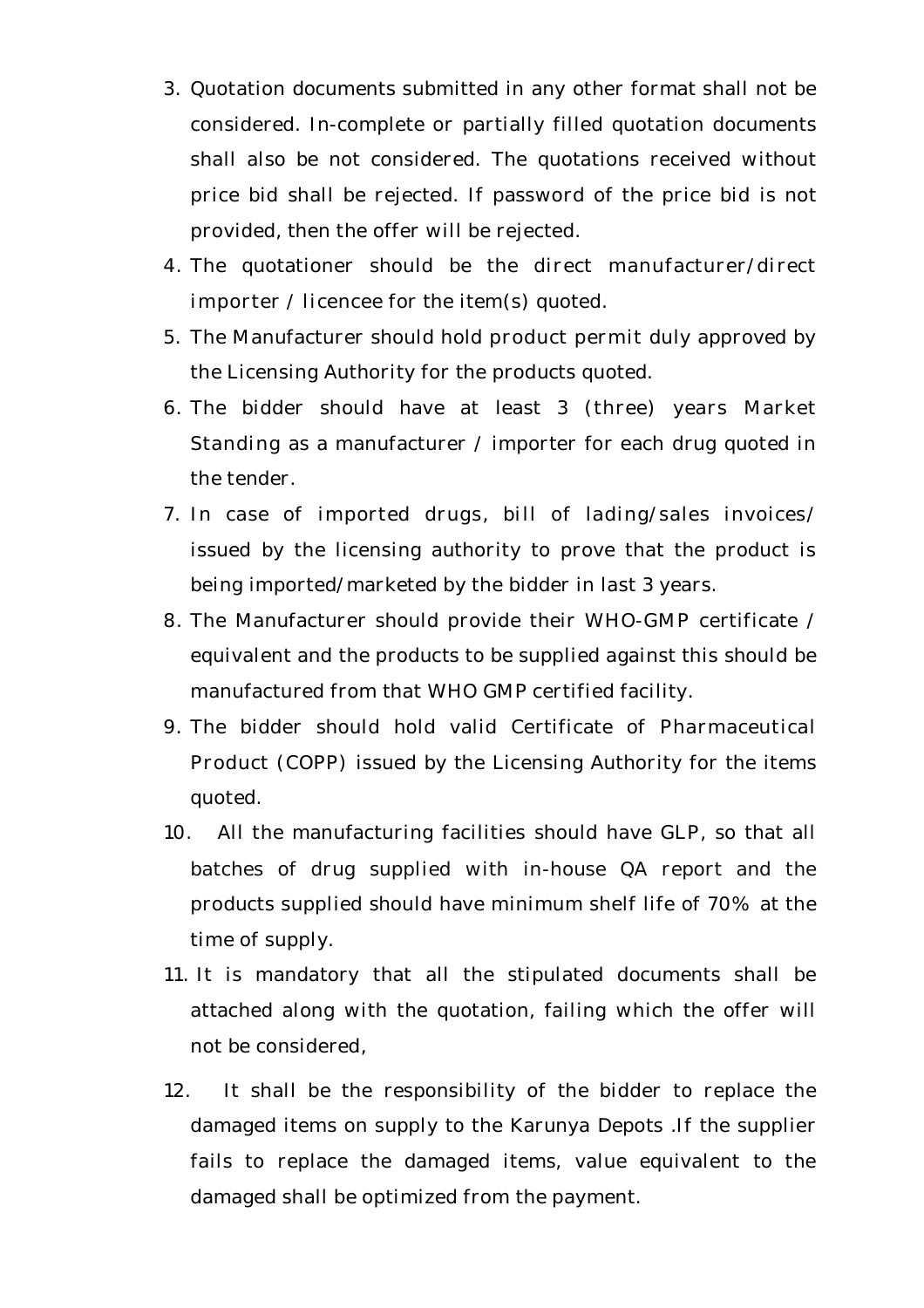- **13.** The quoted basic price should be inclusive of all taxes and duties including GST, customs duty, packing, insurance, transportation till the location mentioned in the quotation. If GST is not mentioned in the stipulated column of price bid, it will be presumed that the rate offered is inclusive of GST. The price shall be quoted in the format attached **(Annexure-III).**
- **14.** The bidder who meets all the technical specifications and submits all documents will be considered for price bid opening and lowest price rate offer will be declared as L1 bidder.
- **15.** The materials shall be **delivered at Karunya Medicine Depot**  of the Kerala Medical Service Corporation Limited located at various places in Kerala specified in purchase orders. Entire quantity of a purchase order has to be supplied within **20 days**  and 25% of the order quantity has to be supplied within **7 days**  from the date of receipt of the confirm supply orders.
- **16.** The items must be supplied as Door Delivery and will not be accepted against LR/RR.
- **17.** The items quoted should be supplied in standard packing with **MRP masked** in primary, secondary and tertiary packing of all products, **but should be mentioned in invoice.**
- **18.** Payment will be made within 60 days **(from the date of receipt of goods at Karunya – KMSCL Depots)** against invoice by RTGS only.
- **19.** The quantity mentioned is only indicative. The quantity may either increase or decrease as per the actual requirement.
- **20.** If the successful bidder fails to start the delivery within 5 days, after the stipulated period of delivery period, the supply order will be cancelled and issued to the next lowest bidder at the risk and cost of L1 bidder.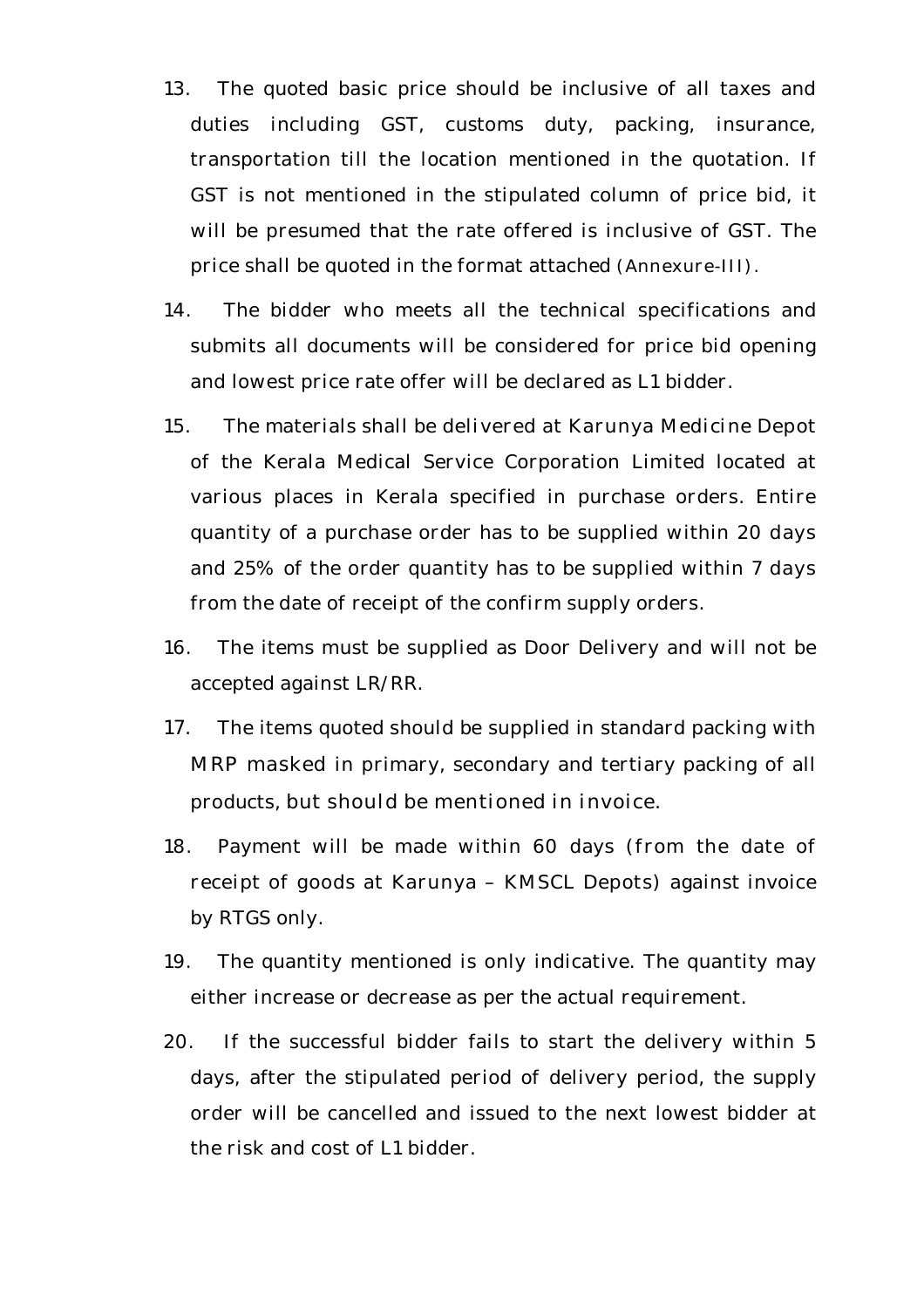**21.** In case, the injections are slow moving, damaged or has quality issues reported, the same has to be taken back and be replaced with injections of long shelf life.

Thiruvananthapuram

17.06.2022

**Sd/-**

## **MANAGING DIRECTOR**

**Quotation Inviting Authority**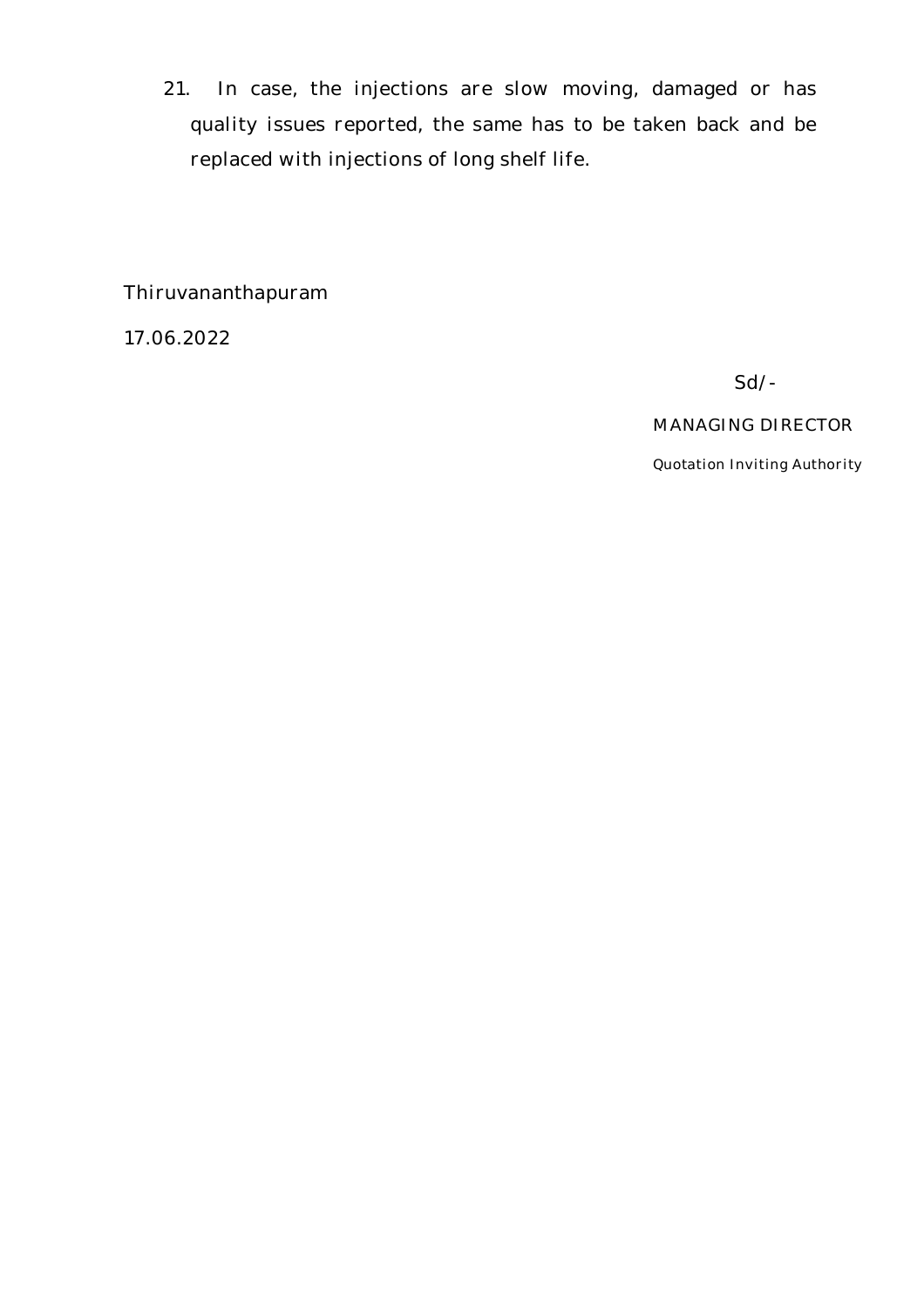**ANNEXURE-I** 

# **List of items**

| <b>SI</b><br><b>No</b> | <b>Drug Name</b>                                  | Strength | Unit | Required<br>Quantity (<br>in Vials) |
|------------------------|---------------------------------------------------|----------|------|-------------------------------------|
|                        | Recombinant Anti Hemophilic<br><b>Factor VIII</b> | 250 IU   | Vial | 600                                 |
| 2                      | Recombinant Anti Hemophilic<br><b>Factor VIII</b> | 500 IU   | Vial | 600                                 |
| 3                      | Recombinant Anti Hemophilic<br><b>Factor VIII</b> | 1000 IU  | Vial | 150                                 |
| 4                      | Recombinant Anti Hemophilic<br><b>Factor VIII</b> | 1500 IU  | Vial | 100                                 |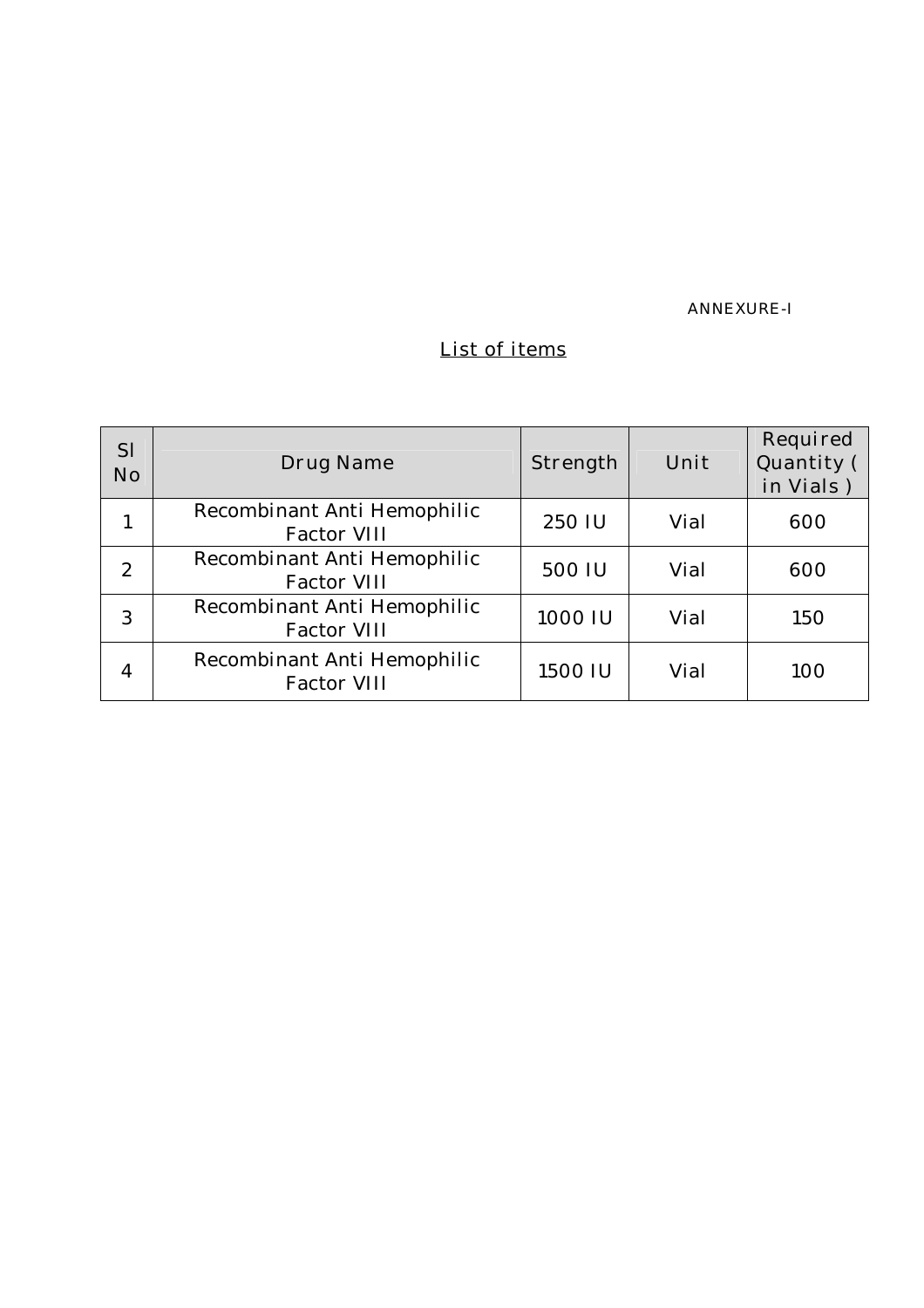#### **ANNEXURE-II**

# **Technical Specifications**

### **General Conditions**

The concentrates could be recombinant product.

- (1)Anti-Hemophilic Factor should be sterile, non-pyrogenic and in dried form.
- (2) Expiry date of the products should not be less than 75% shelf life.
- (3) High purity Factor VIII concentrates (recombinant) prescribed in BP/USP/EP is acceptable.
- (4) The international standards of purity defined by **WFH (World Federation of Hemophilia)** the factors are categorized into:
	- a. Low purity: 0 to 10 IU of factor per mg of protein.
	- b. Intermediate purity: 10 to 100 IU of factor per mg of protein
	- c. High purity: 100 to 1000 IU of factor per mg of protein.
	- d. Ultra high purity: > 1000 IU of factor per mg of protein.
- (5) Diluent volume: should not exceed 5ml for 250 IU of Factor VIII
- (6) Must dissolve within 5 minutes with transparent appearance.
- (7) No precipitation or Suspended particulate matter, clear product at end of 5 minutes.
- (8) The volume of prescribed diluents should not exceed 5ml for 250 IU vials & concentration of the Factor VIII should exceed 100 IU/ml. after the injection is diluted with prescribed amount of diluents.
- (9) Should be stored at 2° 8°C or at room temperature (A.C. temperature) for at least 6 months.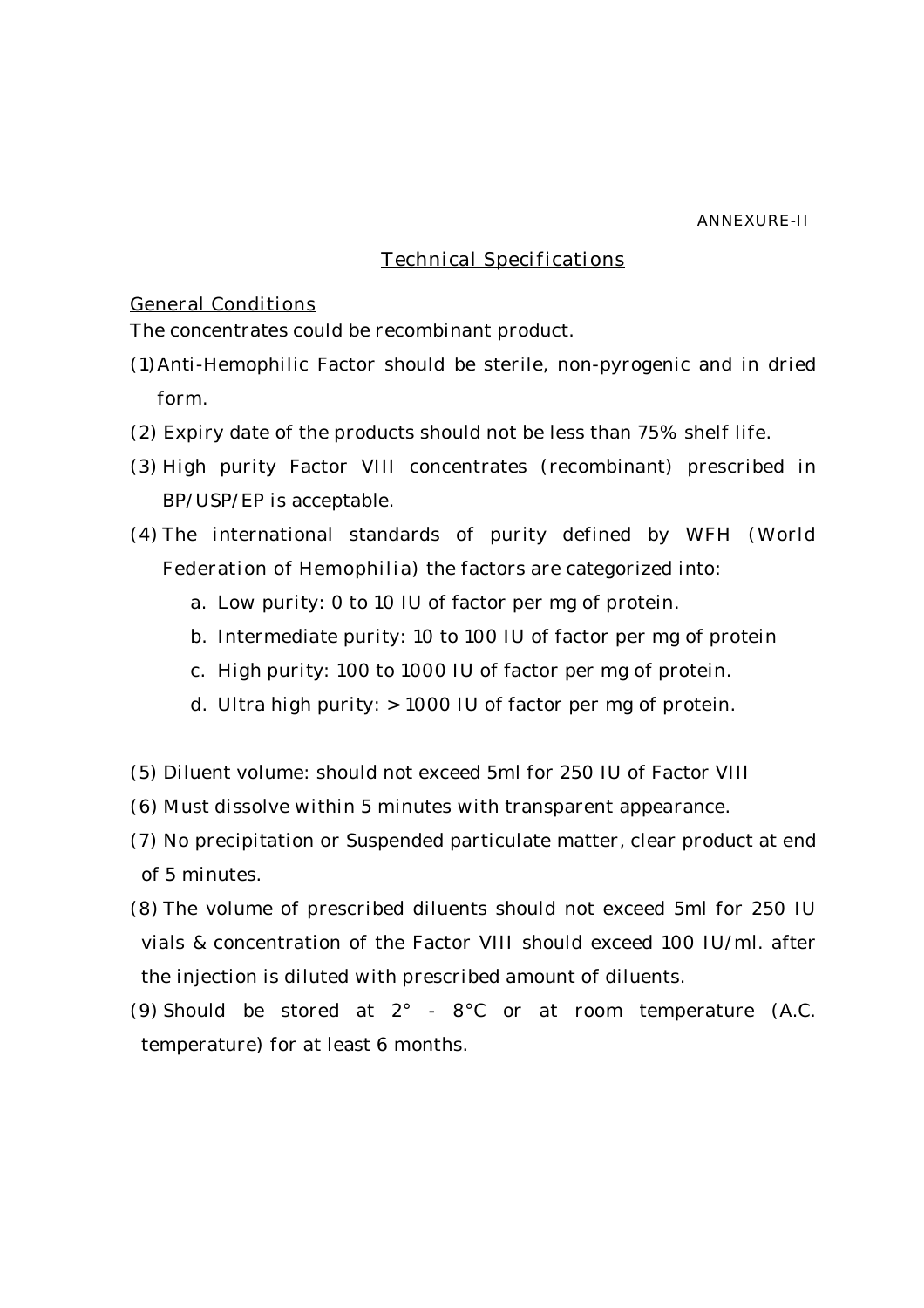## **ANNEXURE-III**

#### **KERALA MEDICAL SERVICES CORPORATION LIMITED, THIRUVANANTHAPURAM**

#### **PRICE LIST**

| Sl.<br>No. (1) | Name of the Drug and<br>Strength (2) | <b>Brand Name</b><br>(3) | <b>Manufacturer</b><br>(4) | <b>HSNITC</b><br>Code(5) | <b>GST</b><br>% (6) | Unit $(7)$ | <b>Basic Price/Per</b><br>IU(8) | <b>GST</b> rate/<br>Per IU $(9)$ |           | Total landing price incl.GST/ per<br>$IU(8+9)$ |
|----------------|--------------------------------------|--------------------------|----------------------------|--------------------------|---------------------|------------|---------------------------------|----------------------------------|-----------|------------------------------------------------|
|                |                                      |                          |                            |                          |                     |            |                                 |                                  | In figure | In words                                       |
|                |                                      |                          |                            |                          |                     | Per IU     |                                 |                                  |           |                                                |
|                |                                      |                          |                            |                          |                     | Per IU     |                                 |                                  |           |                                                |
|                |                                      |                          |                            |                          |                     | Per IU     |                                 |                                  |           |                                                |
|                |                                      |                          |                            |                          |                     | Per IU     |                                 |                                  |           |                                                |

**Signature**